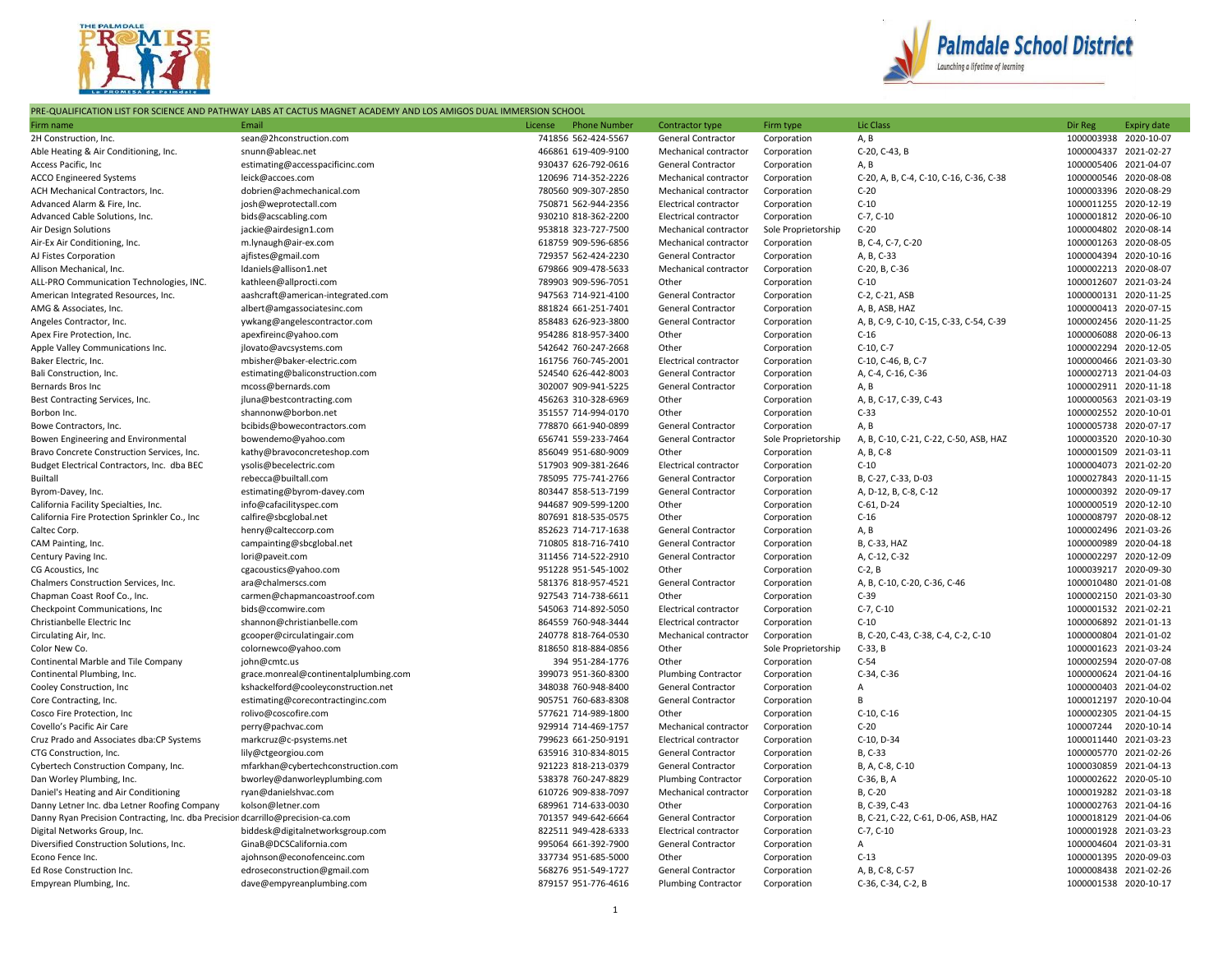



## PRE-QUALIFICATION LIST FOR SCIENCE AND PATHWAY LABS AT CACTUS MAGNET ACADEMY AND LOS AMIGOS DUAL IMMERSION SCHOOL

| Firm name                                                                                              | Email                                                                  | License | <b>Phone Number</b>                        | Contractor type                                     | Firm type                  | <b>Lic Class</b>                  | Dir Reg                             | <b>Expiry date</b> |
|--------------------------------------------------------------------------------------------------------|------------------------------------------------------------------------|---------|--------------------------------------------|-----------------------------------------------------|----------------------------|-----------------------------------|-------------------------------------|--------------------|
| Enko Systems, Inc.                                                                                     | tammyb@enkosystems.com                                                 |         | 691828 909-885-7771                        | Electrical contractor                               | Corporation                | $C-10$                            | 1000001947 2020-07-01               |                    |
| <b>Enterprise Electric Datacom</b>                                                                     | ddiggins@enterprisecompany.com                                         |         | 595996 951-296-1530                        | Electrical contractor                               | Corporation                | $C-10$                            | 1000003059 2021-02-03               |                    |
| <b>Environmental Construction, Inc.</b>                                                                | estimating@environcon.com                                              |         | 498624 818-449-8920                        | <b>General Contractor</b>                           | Corporation                | A, B, C-10, C-27, HAZ, ASB        | 1000009515 2021-03-24               |                    |
| <b>Exclusive Metal Inc</b>                                                                             | liz@exclusivemetalinc.com                                              |         | 1055390 951-943-3948                       | Other                                               | Corporation                | C-39, C-43                        | 1000537179 2021-02-24               |                    |
| <b>ExhibitOne Corporation</b>                                                                          | crowley@exhibitone.com                                                 |         | 834123 480-763-1002                        | Other                                               | Corporation                | $C-7$                             | 1000003232 2020-12-19               |                    |
| F.E.C. Electric Inc.                                                                                   | stephanie@fec-electric.com                                             |         | 743507 909-793-0965                        | Electrical contractor                               | Corporation                | C-10, A, B, C-7                   | 1000004480 2020-07-29               |                    |
| Fast-Track Construction Corporation                                                                    | ric@ftcgc.com                                                          |         | 674880 310-215-3099                        | General Contractor                                  | Corporation                | B, C-61, D-06                     | 1000004059 2020-06-17               |                    |
| <b>Fix Painting Company</b>                                                                            | aloizu@hotmail.com                                                     |         | 467787 8182250633                          | Other                                               | Sole Proprietorship        | B. C-33                           | 1000001299 2021-01-01               |                    |
| Franklin Mechanical Systems, Inc                                                                       | seth@fmshvac.net                                                       |         | 761887 951-845-1000                        | Mechanical contractor                               | Corporation                | $C-20$                            | 1000002063 2020-07-24               |                    |
| G A Abell Inc. dba Precision Electric Company                                                          | estimating@precisionelectricco.com                                     |         | 534116 619-390-2991                        | Electrical contractor                               | Corporation                | A, B, C-7, C-10, C-46             | 1000002037 2020-09-20               |                    |
| G2K Construction, Inc.                                                                                 | Contact@G2KConstruction.com                                            |         | 940662 818-889-6046                        | General Contractor                                  | Corporation                | B                                 | 1000027687                          | 2020-05-01         |
| GB CONSTRUCTION INC. dba Golden Bear Construct gb@gbci.us                                              |                                                                        |         | 424458 310-324-3636                        | General Contractor                                  | Corporation                | B, A                              | 1000003497                          | 2020-05-28         |
| GBI Electric, Inc.                                                                                     | ggonzalez@gbielectric.com                                              |         | 927175 818-262-3669                        | Electrical contractor                               | Corporation                | B, C-10                           | 1000004950 2020-08-08               |                    |
| Giant Services Inc.                                                                                    | brian@giantpowercomm.com                                               |         | 920295 760-998-2929                        | Electrical contractor                               | Corporation                | $C-10$                            | 1000004953 2020-07-23               |                    |
| Golden Sun Enterprise, Inc.                                                                            | aelikaee@goldensunfirm.com                                             |         | 1052941 310-363-1015                       | <b>General Contractor</b>                           | Corporation                | A, B, C-8, C-10                   | 1000569894 2021-04-16               |                    |
| HPS Mechanical, Inc.                                                                                   | planroom@hpsmechanical.com                                             |         | 793014 661-397-2121                        | <b>Plumbing Contractor</b>                          | Corporation                | A, B, C-4, C-20, C-34, C-36       | 1000001107                          | 2021-04-07         |
| Inland Building Construction Companies, Inc.                                                           | estimating@ibccinc.com                                                 |         | 405281 909-884-6276                        | General Contractor                                  | Corporation                | B, C-2, C-8, C-10, C-61           | 1000001174 2020-06-26               |                    |
| Integrated Demolition and Remediation Inc.                                                             | ami@idrdemo.com                                                        |         | 1003504 714-340-3333                       | <b>General Contractor</b>                           | Corporation                | ASB, A, B, C-21, C-22             | 1000023608 2020-10-02               |                    |
| Interpipe Contracting, Inc.                                                                            | info@interpipecontracting.com                                          |         | 578888 619-596-7733                        | <b>Plumbing Contractor</b>                          | Corporation                | C-34, C-36                        | 1000003586 2020-12-10               |                    |
| Izurieta Fence Company, Inc.                                                                           | izurietafence@aol.com                                                  |         | 925951 323-661-4759                        | <b>Plumbing Contractor</b>                          | Corporation                | $C-13$                            | 1000009221 2020-11-25               |                    |
| J B Bostick Company, Inc.                                                                              | greg@jbbostick.com                                                     |         | 341573 714-238-2121                        | Other                                               | Corporation                | $C-12, C-8$                       | 1000000734 2021-02-26               |                    |
| <b>JAM Corporation</b>                                                                                 | geoff.szabo@jamfire.com                                                |         | 791060 626-256-4400                        | Electrical contractor                               | Corporation                | B, C-10, C-16, C-7                | 1000005174 2020-09-16               |                    |
| K F Y UNITED MECHANICAL CONTRACTORS, INC. db jeremy@umcontractors.com                                  |                                                                        |         | 759496 805-583-1010                        | General Contractor                                  | Corporation                | B, C-20                           | 1000004362 2021-01-16               |                    |
| Kemcorp Construction, Inc.                                                                             | melissa@kemcorp.net                                                    |         | 934522 909-947-0639                        | General Contractor                                  | Corporation                | A, B                              | 1000002295                          | 2020-08-07         |
| Klassen Corporation                                                                                    | katiea@klassencorp.com                                                 |         | 350573 661-489-4999                        | General Contractor                                  | Corporation                | B, C-8, C-51                      | 1000000636 2021-01-02               |                    |
| <b>KYA Services LLC</b>                                                                                | trinity.lott@thekyagroup.com                                           |         | 984827 714-881-2603                        | General Contractor                                  | Partnership                | B, C-15                           | 1000003379 2021-01-02               |                    |
| Leonida Builders Inc                                                                                   | panikos@leonidabuilders.com                                            |         | 896772 951-532-7717                        | General Contractor                                  | Corporation                | A, B, C-8                         | 1000025666 2021-01-06               |                    |
| Lifetime Industries, Inc. dba: Parkwest Construction stephanie@parkwestco.com                          |                                                                        |         | 580133 909-798-1333                        | General Contractor                                  | Corporation                | A, B, C-7, C-10                   | 1000004472                          | 2020-07-30         |
| Mack P and S Construction, Incorporated                                                                | jennbmack@gmail.com                                                    |         | 995324 951-674-1267                        | <b>Plumbing Contractor</b>                          | Corporation                | A, B, C-36                        | 1000004137 2020-05-30               |                    |
| Maranatha Sheet Metal, Inc.                                                                            | kelly@maranathasheetmetal.com                                          |         | 915024 714-602-7764                        | Other                                               | Corporation                | $C-43$                            | 1000030456 2020-07-22               |                    |
| <b>Mariscal Painting</b>                                                                               | mariscal-painting@hotmail.com                                          |         | 899391 626-454-4761                        | General Contractor                                  | Corporation                | B, C-33                           | 1000014481 2021-01-23               |                    |
| Medallion Contracting, Inc.                                                                            | barbara@medallioncontractinginc.com                                    |         | 567084 661-949-3205                        | General Contractor                                  | Corporation                | B                                 | 1000000951 2021-03-23               |                    |
| Menemsha Solutions                                                                                     | jnovak@menemshasolutions.com                                           |         | 647870 310-678-2345                        | <b>General Contractor</b>                           | Corporation                | B                                 | 1000063861 2021-04-03               |                    |
| Mesa Energy Systems                                                                                    | rarellano@emcor.net                                                    |         | 611215 661-335-1500                        | Mechanical contractor                               | Corporation                | C-36, C-20, C-10, B, C-38         | 1000002425 2020-08-14               |                    |
| Michael Venosta Plumbing                                                                               | kelly@michaelvenostaplumbing.com                                       |         | 969247 408-842-4004                        | <b>Plumbing Contractor</b>                          | Sole Proprietorship        | $C-36$                            | 1000038998 2021-02-03               |                    |
| NKS Mechanical Contracting, Inc.                                                                       | veronica@nksmechanical.com                                             |         | 865725 714-281-5123                        | General Contractor                                  | Corporation                | B, C-20                           | 1000003330                          | 2021-01-03         |
| Novus Construction                                                                                     | winni@novusconstruction.com                                            |         | 528475 818-700-2649                        | General Contractor                                  | Corporation                | B, C-9                            | 1000000684 2021-03-19               |                    |
| Oakview Constructors, Inc.                                                                             | tammy@oakviewci.com                                                    |         | 462847 909-795-0990                        | General Contractor                                  | Corporation                | B, C-8                            | 1000024003 2021-03-02               |                    |
| Ohno Construction Company                                                                              | ohnocc@comcast.net                                                     |         | 833470 619-278-8824                        | General Contractor                                  | Corporation                | A, B, C-12, C-27, D-12            | 1000000584 2021-02-20               |                    |
| Pacific Contractors Group, Inc.                                                                        | pacificcontractorsinc@gmail.com                                        |         | 927973 818-993-5899                        | <b>General Contractor</b>                           | Corporation                | B, C-33                           | 1000002862                          | 2020-11-04         |
| Painting & Decor, Inc.                                                                                 | painting.decor@cox.net                                                 |         | 276640 949-888-2565                        | General Contractor                                  | Corporation                | B, C-33                           | 1000002852 2021-02-05               |                    |
| Pathway Communications LTD                                                                             | beckyt@pcomus.com                                                      |         | 868539 619-847-0169                        | Electrical contractor                               | Partnership                | $C-7$<br>B                        | 1000001958 2020-09-25               |                    |
| Paul C Miller Construction Co., Inc.                                                                   | andrea@millercon.com                                                   |         | 933449 909-484-1009                        | General Contractor                                  | Corporation                | $C-20$                            | 1000002747 2020-12-17<br>1000004883 | 2020-07-22         |
| Penn Air Control Inc.                                                                                  | marissa@pennairgroup.com                                               |         | 348326 714-220-9091                        | Other                                               | Corporation                | $C-43$                            | 1000036314 2020-08-02               |                    |
| <b>PGC Construction inc</b>                                                                            | pgcconstruction1@gmail.com                                             |         | 829086 951-545-1234                        | Mechanical contractor                               | Corporation                |                                   | 1000002822 2021-02-24               |                    |
| Piana Construction & Painting                                                                          | pianaconstruction@sbcglobal.net                                        |         | 731555 818-488-1740                        | Other                                               | Corporation                | B, C-33                           |                                     |                    |
| Pipe Constructors Inc.                                                                                 | SSTANLEY@PIPECONSTRUCTORS.COM                                          |         | 533268 951-928-2211                        | <b>Plumbing Contractor</b>                          | Corporation                | A, B, C-16, C-36                  | 1000001254 2021-04-08               |                    |
| Platinum Construction, Inc.                                                                            | nwalker@platconinc.com                                                 |         | 870864 714-527-0700                        | Other                                               | Corporation                | A, B, C-9, C-10, C-20, C-35, C-36 | 1000006755<br>1000009254 2021-03-17 | 2021-01-08         |
| Plumbing Systems West, Inc. DBA: Mechanical Insul; heather@mechinsulation.net<br>PMK Professional Inc. |                                                                        |         | 992207 909-794-3823<br>959668 949-679-9800 | <b>Plumbing Contractor</b><br>Electrical contractor | Corporation                | B, C-2, C-36<br>$C-7, C-10$       | 1000004512 2020-10-21               |                    |
| Polychrome Construction Inc.                                                                           | maziyar@pmkpro.com<br>info@polychromepainting.com                      |         | 993826 818-831-8308                        | Other                                               | Corporation<br>Corporation | $C-33$                            | 1000020697 2021-03-31               |                    |
|                                                                                                        |                                                                        |         | 705630 714-255-9336                        | Other                                               |                            |                                   | 1000001964                          | 2020-10-29         |
| Preferred Ceilings, Inc.<br>Presidential Fire Protection, Inc.                                         | zoila@preferredceilings.com<br>samantha@presidentialfireprotection.com |         | 847133 916-379-9199                        | Other                                               | Corporation<br>Corporation | A, B, C-2, C-10, D-50<br>$C-16$   | 1000003447 2020-07-15               |                    |
| Prime Painting Contractors, Inc.                                                                       | hq@primeptg.net                                                        |         | 717259 818-833-8866                        | Other                                               | Corporation                | $C-33, B$                         | 1000008197 2021-02-18               |                    |
| Pro-Craft Construction, Inc.                                                                           | estimating@procraftci.com                                              |         | 467234 909-790-5222                        | <b>Plumbing Contractor</b>                          | Corporation                | C-36, C-34, B, A, C-42, C-2, C-16 | 1000001106 2020-06-26               |                    |
| Progressive Surface Solutions LLC                                                                      | craig.maurer@progressivesurfacesolutions.com                           |         | 929883 714-586-5543                        | Other                                               | Partnership                | C-15, D-12                        | 1000042517                          | 2021-01-06         |
| R.C. Becker and Son, Inc                                                                               | nfranklin@rcbeckerandson.com                                           |         | 258762 661-259-4845                        | <b>General Contractor</b>                           | Corporation                | A, C-12                           | 1000001096 2021-03-24               |                    |
| R.C. Construction Services Inc                                                                         | bids@rcconstruction.com                                                |         | 716719 909-829-3688                        | General Contractor                                  | Corporation                | B, C-8                            | 1000002662 2021-01-17               |                    |
|                                                                                                        |                                                                        |         |                                            |                                                     |                            |                                   |                                     |                    |